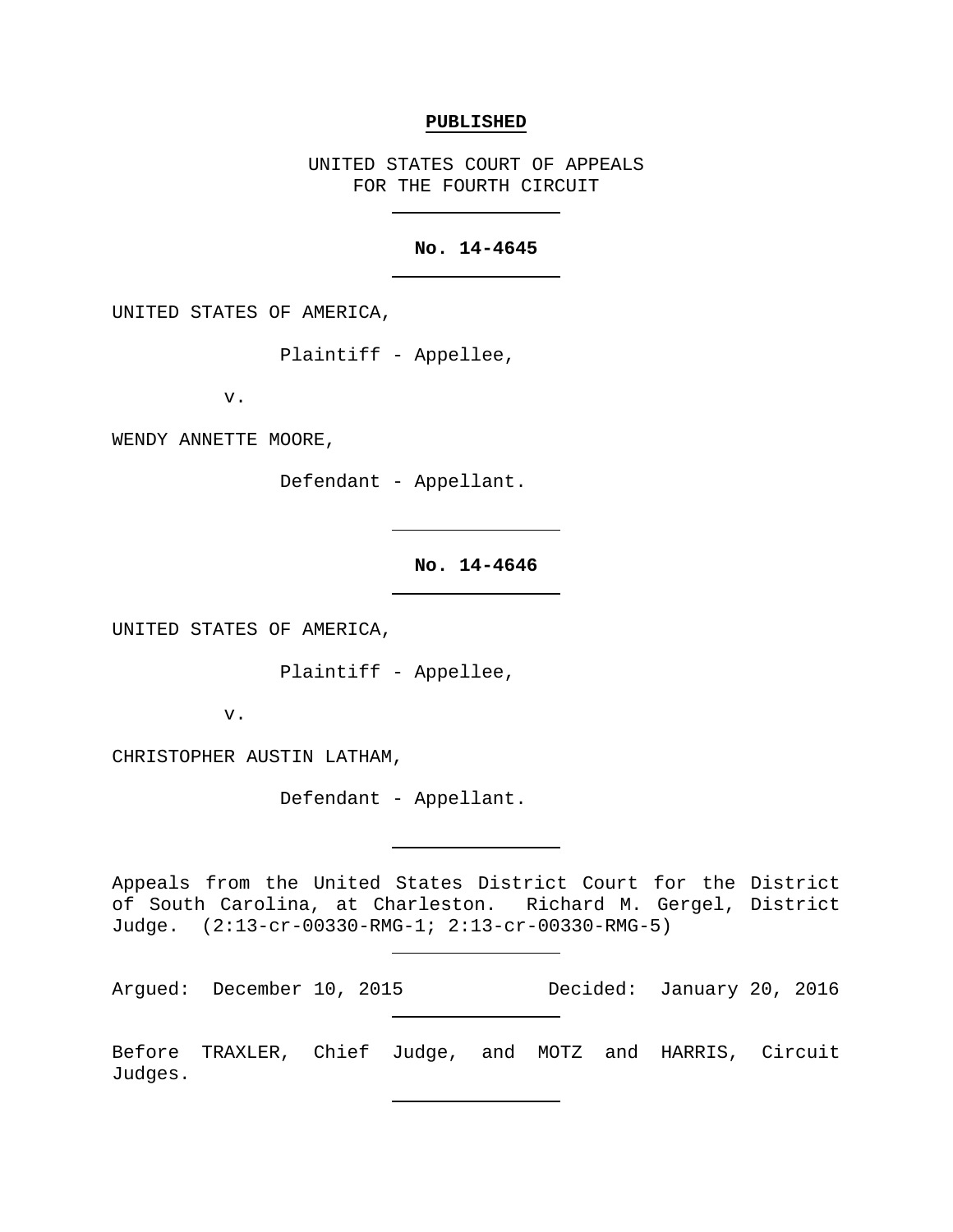Affirmed by published opinion. Judge Harris wrote the opinion, in which Chief Judge Traxler and Judge Motz joined.

**ARGUED**: Andrew Mackenzie, BARRETT-MACKENZIE, LLC, Greenville, South Carolina; James Arthur Brown, Jr., LAW OFFICES OF JIM BROWN, PA, Beaufort, South Carolina, for Appellants. Rhett DeHart, OFFICE OF THE UNITED STATES ATTORNEY, Charleston, South Carolina, for Appellee. **ON BRIEF**: William N. Nettles, United States Attorney, Columbia, South Carolina, Nathan S. Williams, Assistant United States Attorney, OFFICE OF THE UNITED STATES ATTORNEY, Charleston, South Carolina, for Appellee.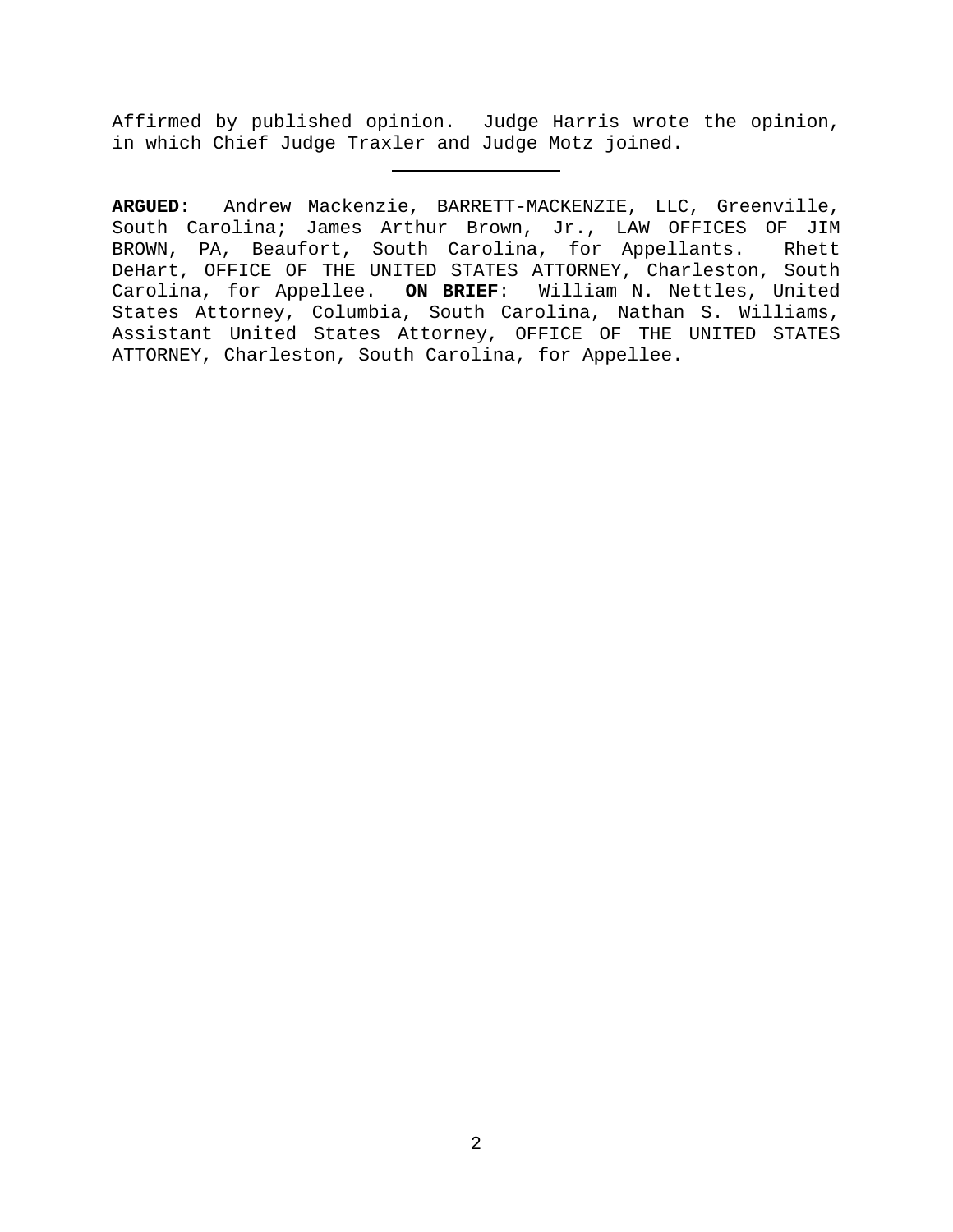PAMELA HARRIS, Circuit Judge:

A jury convicted Wendy Annette Moore and Christopher Austin Latham of participating in a murder-for-hire plot targeting Latham's estranged wife. In this consolidated appeal, Moore and Latham challenge their convictions, arguing that the district court constructively amended the indictment through erroneous jury instructions and improperly admitted hearsay and character evidence. We disagree, and affirm the convictions.

**I.**

### **A.**

Viewed in the light most favorable to the government, see United States v. Lentz, 524 F.3d 501, 507 (4th Cir. 2008), the evidence at trial established the following. On April 5, 2013, police officers stopped Aaron Wilkinson as he drove through the city of Charleston, South Carolina. Wilkinson revealed to the police that he and his former prison cellmate, Samuel Yenawine, were involved in a murder-for-hire plot targeting Nancy Latham. The planned murder had not yet occurred.

Investigators later learned that appellants Christopher Latham and Wendy Moore also were involved in the plot. Christopher Latham, a banking executive in Charleston, was in the process of divorcing the targeted victim, Nancy Latham, now known as Nancy Cannon. Moore was Latham's assistant at the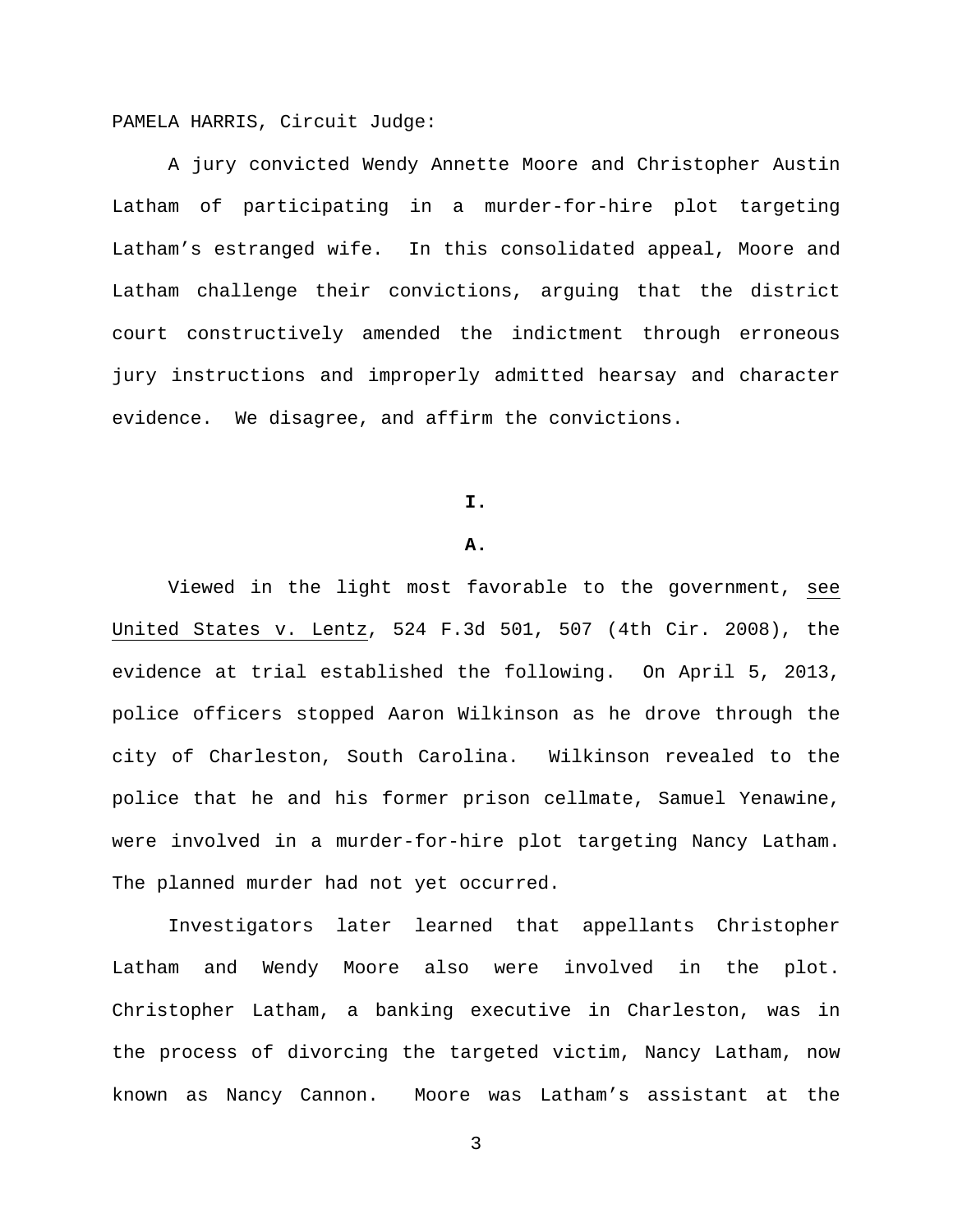bank, as well as his girlfriend. Moore is also the ex-wife of Samuel Yenawine.

Wilkinson explained to the police that a few days before the April 5 stop, Yenawine had suggested to him that they travel together from Louisville, Kentucky to Nashville, Tennessee to buy drugs. Wilkinson agreed, and Yenawine's girlfriend, Rachel Palmer, rented a car for them – the car that Wilkinson was driving when the police stopped him. Once the two men were on the road, Yenawine told Wilkinson that they actually were headed to South Carolina, where Yenawine planned to kill a person he described as a witness in a RICO case.

After arriving in Charleston, Yenawine purchased a pay-asyou-go cell phone and Wilkinson heard him use it to speak to a woman. Yenawine told Wilkinson that the woman would meet them at a hotel in North Charleston and that she would be driving a white 2001 Dodge Durango. Appellant Moore, who drove a white Dodge Durango at the time, arrived at the hotel, and Wilkinson observed Yenawine meet with her. Moore rented a room for Yenawine and Wilkinson, and Yenawine returned from the meeting with \$5,000 cash and other items. Yenawine gave Wilkinson \$2,500 for himself and another \$2,000 to wire to Rachel Palmer in Kentucky.

Wilkinson observed Yenawine meet with Moore a second time in a different location, returning this time with a manila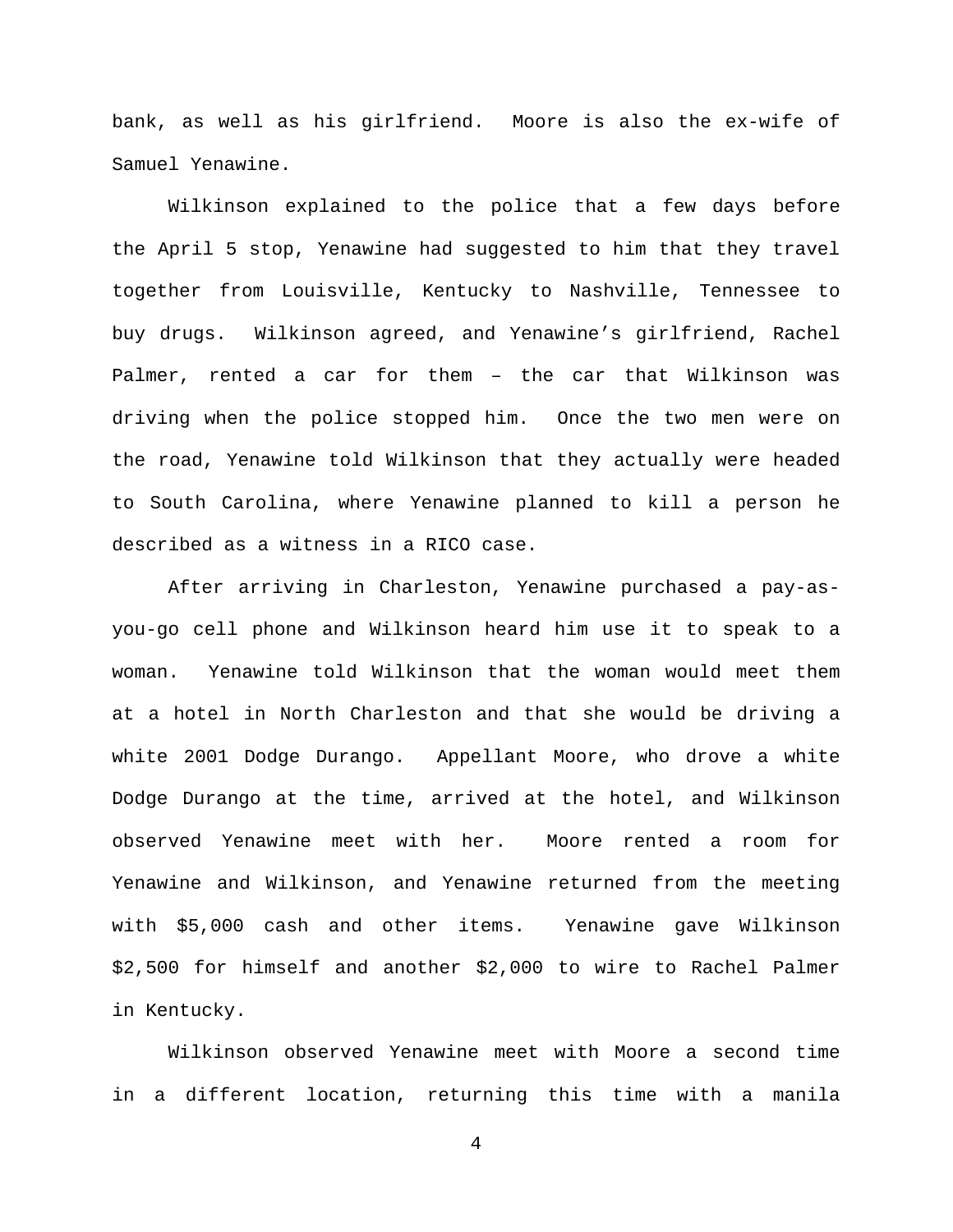envelope. Investigators determined that the envelope contained a "hit packet" with information related to the plot to murder Nancy Cannon, including printed maps with handwritten notes; personal information about Cannon, her family, her schedule, her vehicle, and her daily routine; and photographs of Cannon, her residence, and one of her daughters.

Investigators later linked the contents of the hit packet to appellants Latham and Moore. The hit packet's photograph of Cannon's house, for instance, was found on Latham's personal cell phone. Handwriting analysis revealed that notes on some of the materials were written by Moore. And the government's evidence connected other contents of the hit packet to activity on Latham's phone and the appellants' office computers and individual office printers.

Investigators also uncovered independent evidence – including cell phone tower evidence and bank records – that further corroborated Wilkinson's story. And the government's evidence suggested that Latham and his parents had provided funds to pay Moore's lawyers, and that Moore and her parents had provided funds to pay Yenawine's lawyer.

Moore, Yenawine, and Wilkinson were arrested in April 2013 and charged with crimes related to the murder-for-hire plot. In June 2013, Yenawine committed suicide in jail.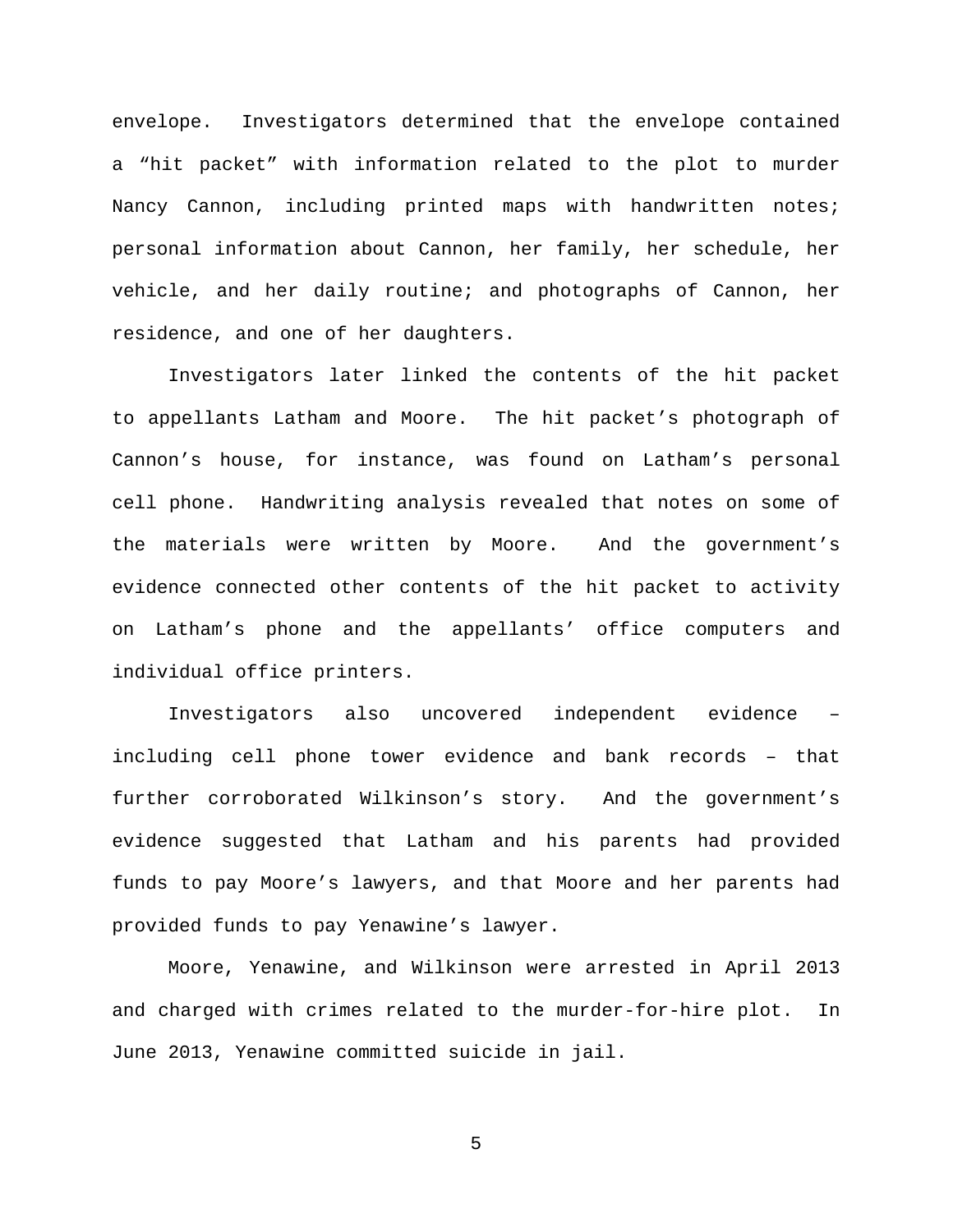On August 6, 2013, a grand jury returned a superseding indictment against appellants Moore and Latham, as well as Wilkinson and Palmer. In the two counts principally at issue here, the indictment charged Moore and Latham with federal crimes involving murder for hire: Count One charged conspiracy to use interstate commerce facilities in the commission of murder for hire, and Count Three, the use of interstate commerce facilities in the commission of murder for hire, both in violation of 18 U.S.C. § 1958(a). Moore alone was charged in Count Two with solicitation of murder for hire in violation of 18 U.S.C. §§ 373 and 1958, and both appellants were charged in Count Four with illegal firearm possession under 18 U.S.C.  $§$  924(c)(1) and (2).

Moore and Latham were tried before a jury in the District of South Carolina in February of  $2014.1$  The jury convicted Moore on all four counts against her. Latham was convicted only on Count Three, with the jury unable to agree on Counts One and Four. The district court declared a mistrial on Counts One and Four as to Latham, and the government later dismissed those charges.

6

**B.**

<span id="page-5-0"></span> <sup>1</sup> Wilkinson pled guilty and Palmer entered a pretrial diversion program.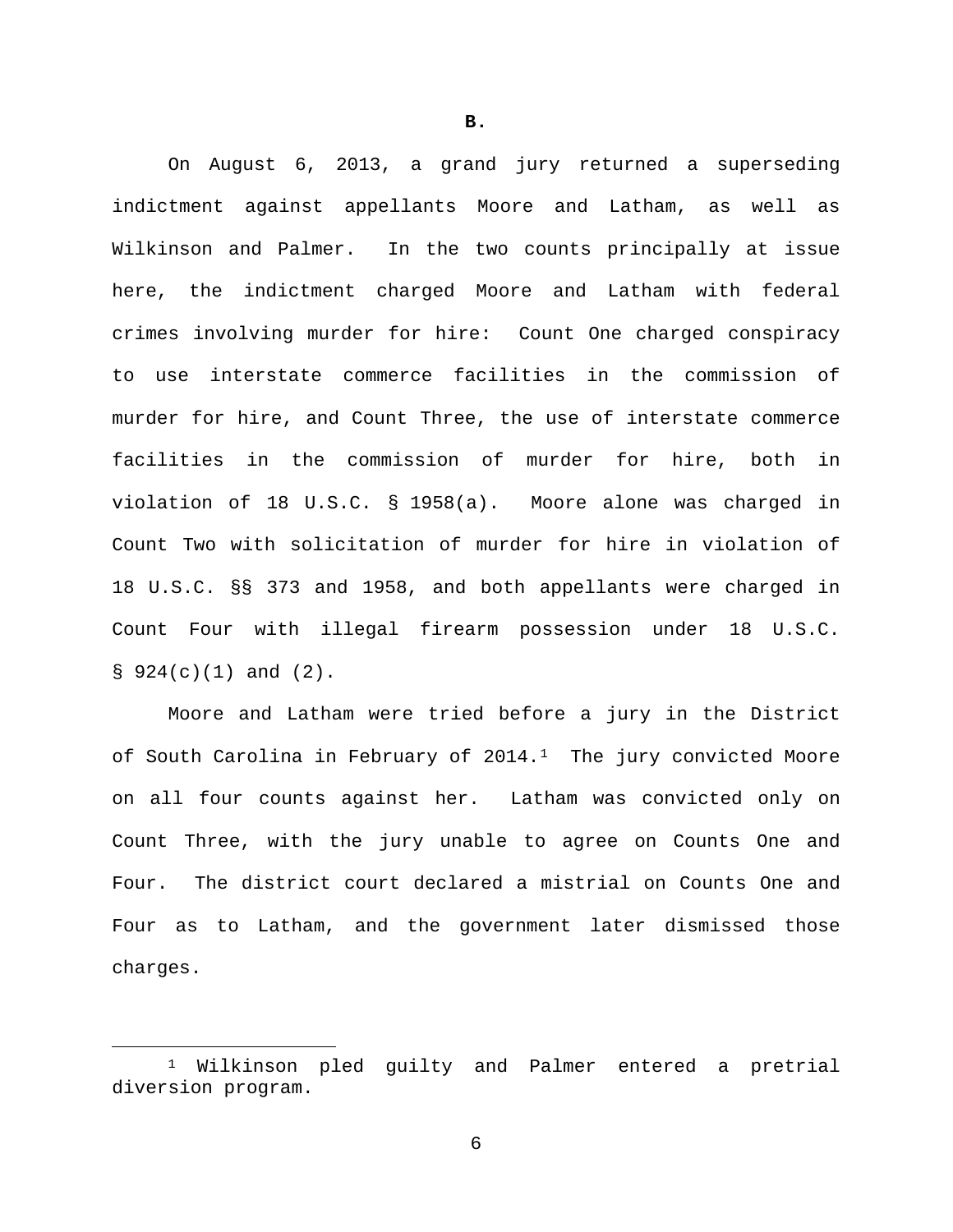Latham was sentenced to 120 months in prison, and Moore was sentenced to 180 months. The district court denied appellants' post-trial motions, and this timely appeal followed.

## **II.**

Moore and Latham's first contention is that their Fifth Amendment right to indictment by a grand jury was violated when the district court, through its instructions to the jury, constructively amended Counts One and Three of the indictment against them. According to Moore and Latham, those instructions allowed the jury to convict them under one provision of § 1958(a), which prohibits the use of a "facility" of interstate commerce in connection with a murder for hire, while they were charged only under another, covering "travel" in interstate commerce. For the reasons discussed below, we disagree.

### **A.**

We begin with the background principles that govern a claim of constructive amendment. The Fifth Amendment of the United States Constitution provides that "[n]o person shall be held to answer for a capital, or otherwise infamous crime, unless on a presentment or indictment of a Grand Jury." And it is "the exclusive province of the grand jury" to alter or broaden the charges set out in an indictment. United States v. Whitfield, 695 F.3d 288, 309 (4th Cir. 2012). Accordingly, it is well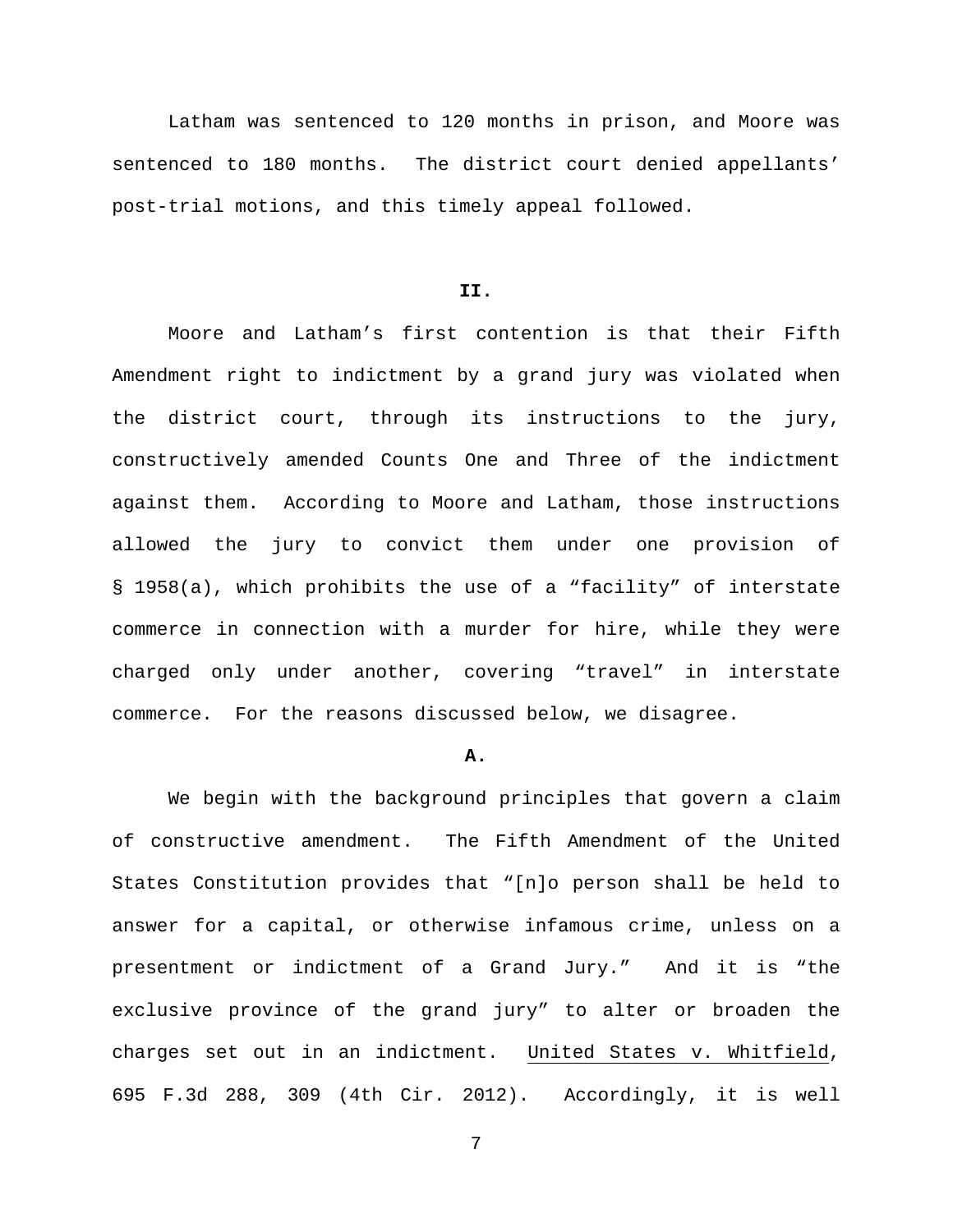established that "a court cannot permit a defendant to be tried on charges that are not made in the indictment against him." United States v. Floresca, 38 F.3d 706, 711 (4th Cir. 1994) (en banc) (quoting Stirone v. United States, 361 U.S. 212, 217 (1960)).

An impermissible constructive amendment – also referred to as a "fatal variance" – occurs when the government, usually through its presentation of evidence or argument, or the district court, usually through its jury instructions, "broadens the possible bases for conviction beyond those presented by the grand jury." Floresca, 38 F.3d at 710; see also United States v. Randall, 171 F.3d 195, 203 (4th Cir. 1999). The key inquiry is whether a defendant has been tried on charges other than those listed in the indictment. United States v. Allmendinger, 706 F.3d 330, 339 (4th Cir. 2013).

Of particular importance here, when a constructive amendment claim rests on allegedly erroneous jury instructions, a reviewing court is to consider the totality of the circumstances – including not only the instructions and the indictment but also the arguments of the parties and the evidence presented at trial – to determine whether a jury could have "reasonably interpreted" the challenged instructions as "license to convict" on an unindicted charge. Lentz, 524 F.3d at 514-15. If not – if a reasonable jury, in light of the full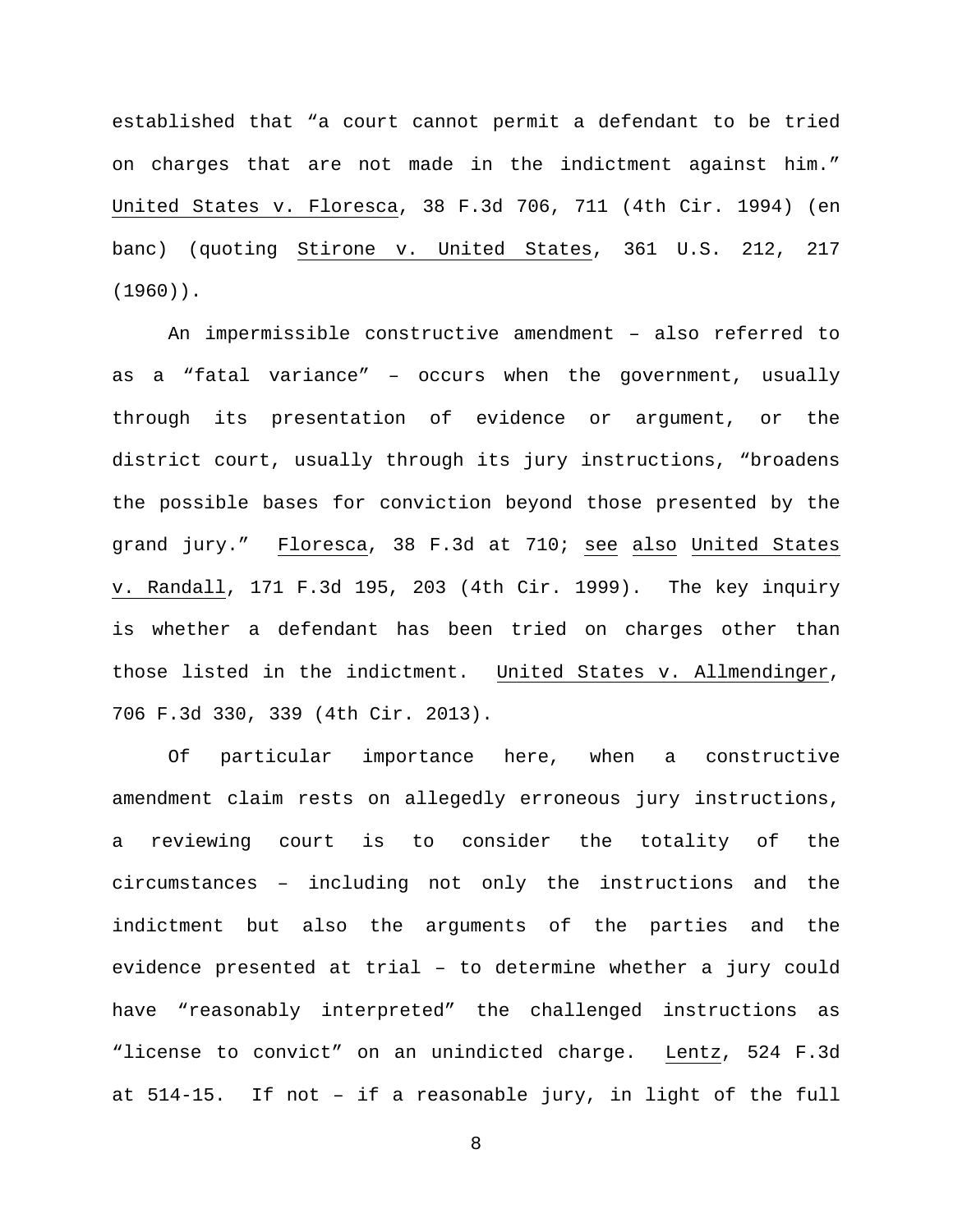context, would not have thought that it was permitted to convict on a ground not included in the indictment – then no constructive amendment has occurred. Id. at 515-16. Whether, under that standard, appellants' indictment was constructively amended is a question of law that we review de novo. See Whitfield, 695 F.3d at 306.

### **B.**

To support federal criminal liability, 18 U.S.C. § 1958(a) enumerates two distinct and alternative jurisdictional elements, or links to interstate commerce. Under the "travel prong," a defendant may be convicted if he or she "travels in or causes another . . . to travel in interstate or foreign commerce" in connection with a murder for hire. Or, alternatively, a defendant may be convicted under the "facilities prong" if he or she "uses or causes another . . . to use the mail or any facility of interstate or foreign commerce." 18 U.S.C. § 1958(a). Under either prong, the government must prove that the defendant's conduct was undertaken "with intent that a murder be committed" for compensation. Id.

In this case, the government charged Moore and Latham only under the travel prong of § 1958(a). Count One of the indictment alleged that Moore and Latham "did knowingly conspire, confederate, agree and have a tacit understanding with each other and with others . . . to travel in, and cause another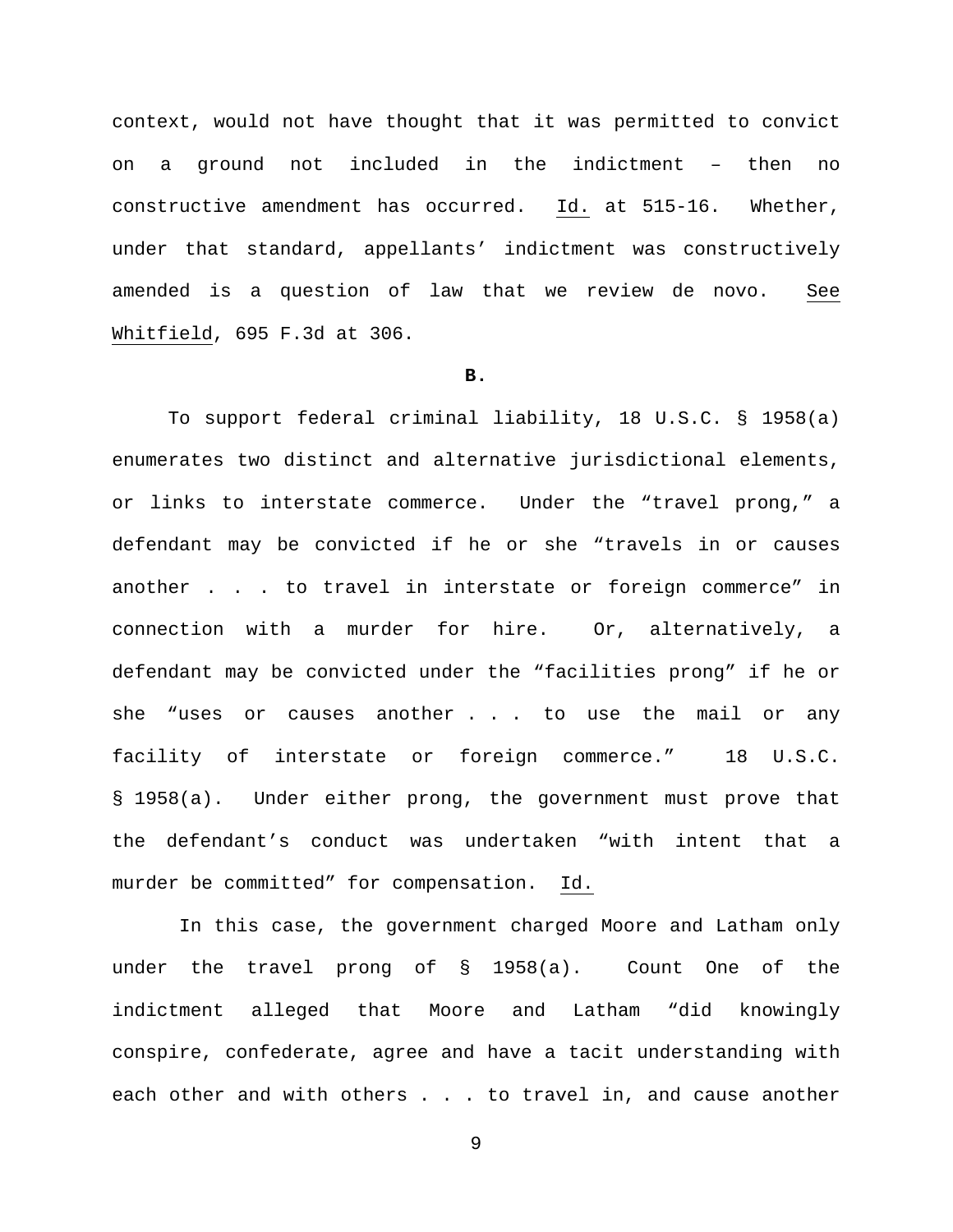to travel in, interstate commerce, with the intent that a murder be committed" for compensation. J.A. 41. Likewise, Count Three charged that the appellants, "as principals, aiders and abettors, and as co-participants in jointly undertaken criminal activity, unlawfully and willfully traveled in and caused another to travel in interstate and foreign commerce, to wit, travel between Kentucky and South Carolina, with intent that a murder be committed" for compensation. J.A. 42.

In its closing instructions, the district court first read the indictment to the jury, advising that the appellants were charged under the travel prong in Counts One and Three. But – and here is where the question in this case arises – as it went on to describe § 1958(a), the court made two references to the uncharged facilities prong. Specifically, the court stated:

To prove a violation of 18 U.S.C. Section 1958(a), the Government must prove a defendant, one, traveled or caused another to travel in interstate commerce [or] use[d], or cause[d] another person to use the mail or any facility in interstate commerce; second, with the<br>intent that a murder be committed; third, as a murder be committed; third, as consideration for the receipt or promise to pay anything of pecuniary value.

J.A. 1670-71 (emphasis added); see also J.A. 1672-73. The court also provided the jurors a written copy of its instructions, including the two references to the facilities prong. No party objected.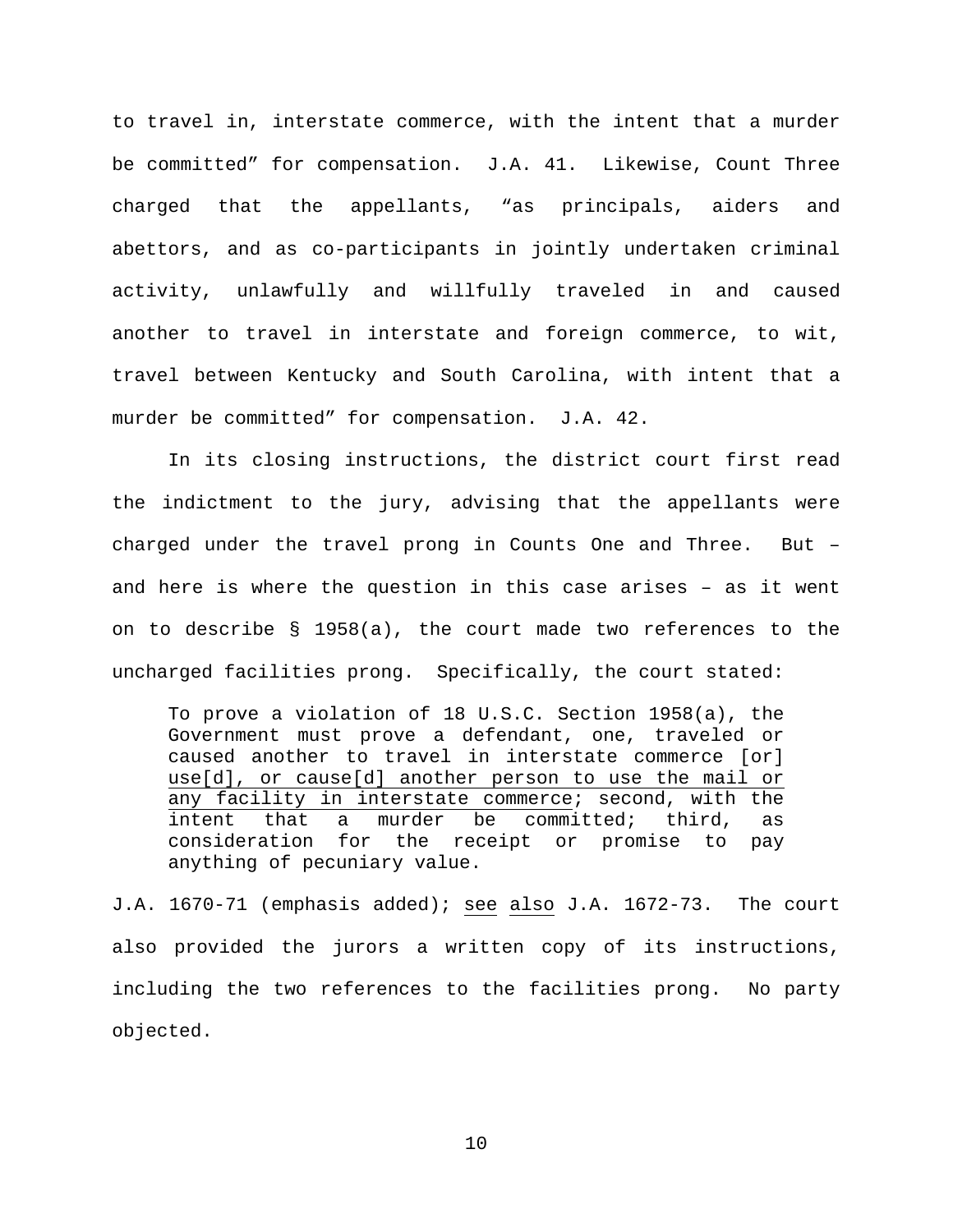Latham and Moore both filed post-trial motions in which they argued for the first time that the district court had constructively amended the indictment by mentioning the facilities prong in its jury instructions. The district court denied the motions, finding that no constructive amendment had occurred.

# **C.**

Latham and Moore again urge that the district court constructively amended Counts One and Three of the indictment against them by adverting to the facilities prong of § 1958(a) in its instructions. We acknowledge that in some cases, instructing a jury on the facilities prong when it is not charged in an indictment could constitute a constructive amendment. But under the totality of the circumstances here, including the jury instructions, the verdict form provided to the jury, the arguments of the parties, and the evidence, see Lentz, 524 F.3d at 514–15, we find that the district court's two references to the "use of facilities" did not constitute a constructive amendment.

First, the bulk of the jury instructions properly tracked the indictment and omitted any mention of the facilities prong. The court's opening instructions to the jury described only travel. In its closing instructions, the court read aloud the critical portions of the indictment, which charged only travel,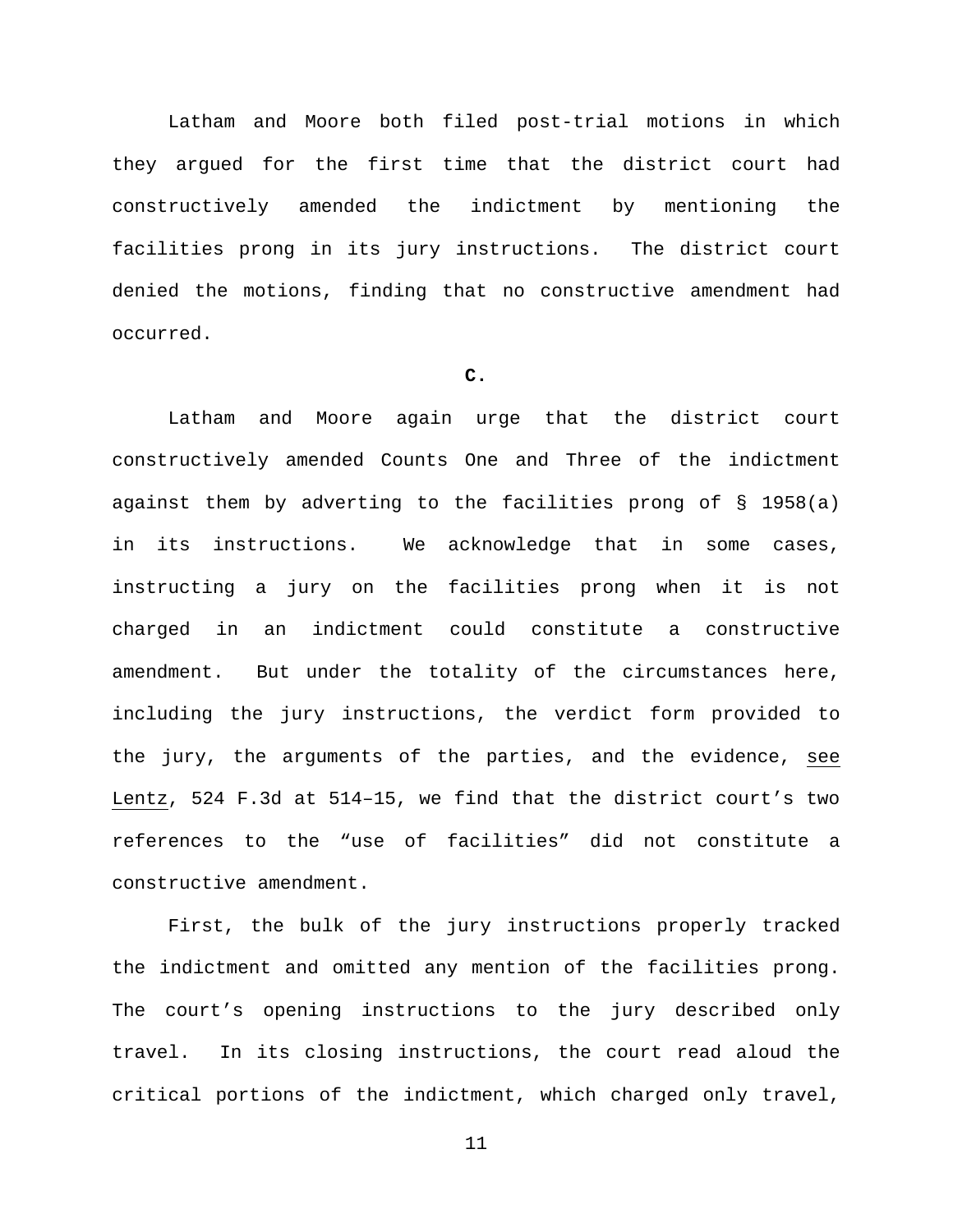and it expressly cautioned that the appellants were "not on trial for any act or crime not contained in the indictment," J.A. 1665. The court provided a written copy of its accurate summary of the indictment to the jurors, as well as a verdict form that correctly set forth the charges in the indictment. And the court called special attention to the verdict form, instructing the jury to use the verdict form, along with the jury charges, "in a methodical way" to reach its decision. J.A. 1680.

Second, the parties' arguments focused solely on the travel prong. Neither the government nor counsel for Moore ever mentioned "use of facilities" of interstate commerce in opening or closing arguments. The only reference to "facilitating interstate commerce" came from counsel for Latham who, in his closing argument, used that term – but only to describe Wilkinson's travel across state lines. J.A. 1618. And in its closing argument, the government made clear that it was relying on the travel prong: "[W]hat the law requires is travel in interstate commerce, and the judge will tell you driving from Kentucky down to South Carolina covers your interstate commerce. Sounds like a strange term, but really is crossing state lines." J.A. 1554; see also J.A. 1555 (government explaining that "whether you're the one that traveled or whether you assist the people that are traveling . . . you're equally responsible").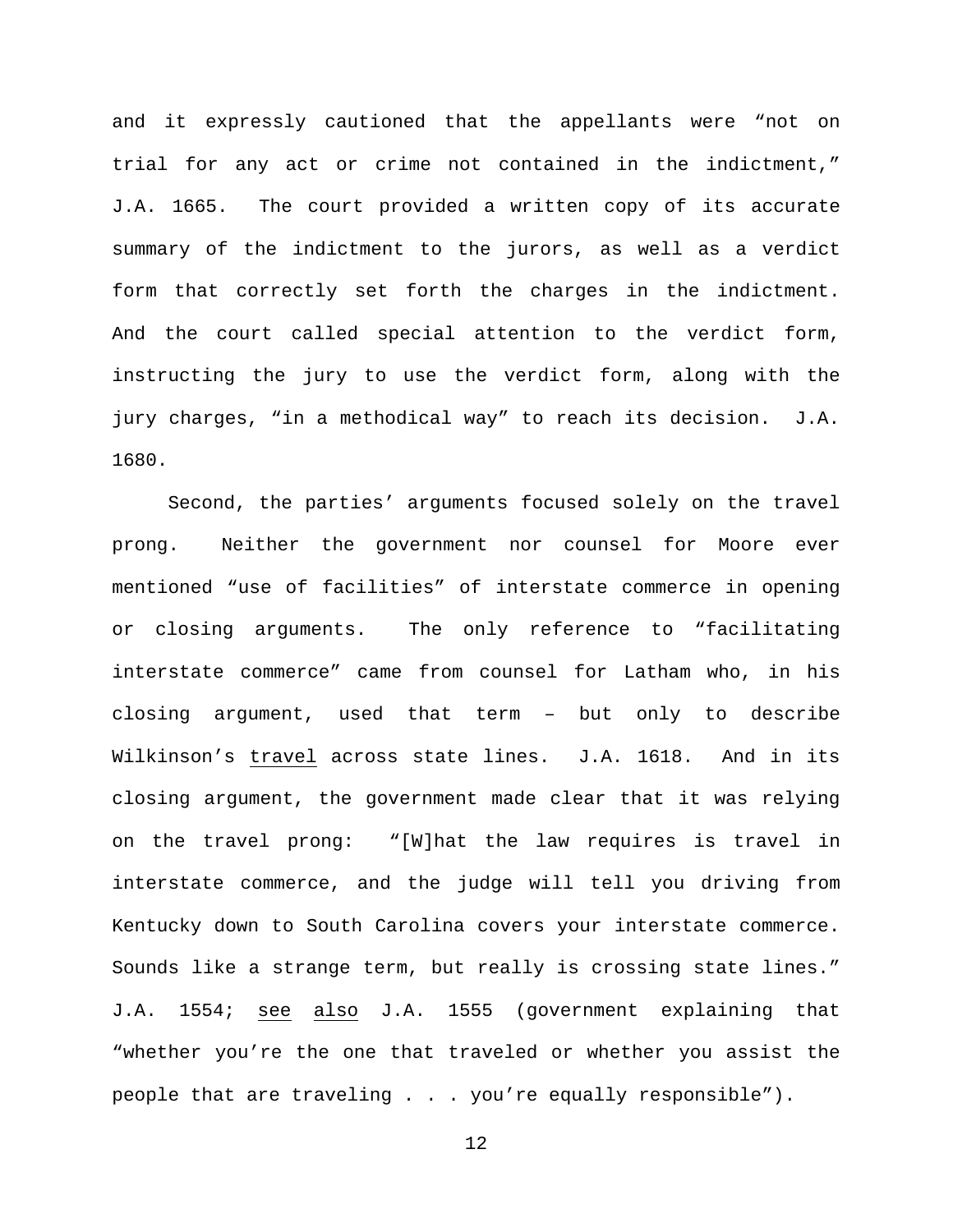It is true, as the government acknowledges, that the evidence at trial involved "extensive testimony regarding items that could be considered facilities of interstate commerce – that is, phones and computers." Response Br. at 35 (emphasis in original). But the appellants' use of cell phones and computers to communicate about the plot against Nancy Cannon and to prepare the hit packet was presented as substantive evidence that Latham and Moore were involved in the murder-for-hire plan, not in a way that tied it to the facilities prong of § 1958(a). Indeed, the term "facilities of interstate commerce" was never defined for the jury, and the government never suggested that mere use of technology, independent of its effect on interstate travel, was a basis for convicting the appellants.

In sum, when the jury instructions, the verdict form, and the arguments and evidence presented at trial are viewed in their totality, we find that the jury could not reasonably have concluded that it was free to convict the appellants under the uncharged, undefined facilities prong of the murder-for-hire statute. See Lentz, 524 F.3d at 514–15; see also Allmendinger, 706 F.3d at 339. Accordingly, we hold that the jury instructions did not constructively amend the indictment in this case.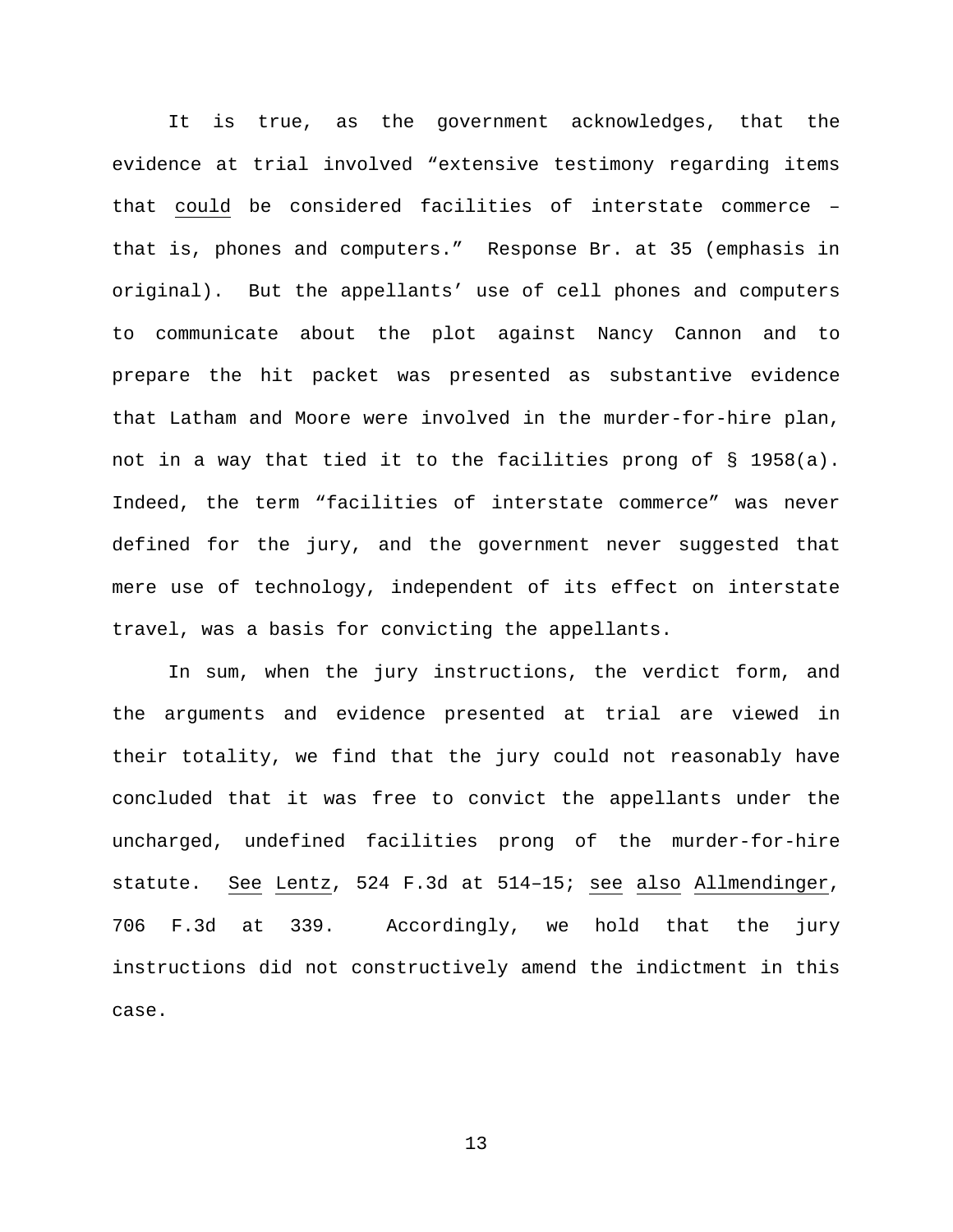We can dispose of the appellants' evidentiary challenges more briefly. First, Moore and Latham assert that the district court improperly admitted out-of-court statements made by Samuel Yenawine. And second, they argue that the district court erroneously admitted "character evidence" as to appellant Moore. We find no fault with the district court's evidentiary rulings.

#### **A.**

At trial, the government called Tyler Lee Tudor to testify about statements Yenawine had made to him before committing suicide. After Yenawine was arrested in April of 2013, Tudor and Yenawine became cellmates and friends in jail. Tudor testified that he and Yenawine had discussed Yenawine's involvement in a murder-for-hire plot targeting someone affiliated with the South Carolina Lottery – as Nancy Cannon was at the time, serving on the South Carolina Lottery Commission. According to Tudor, Yenawine also had stated that the operation involved his ex-wife and a banker.

Moore filed a motion in limine seeking to exclude Yenawine's statements. The district court denied the motion, holding that the statements were admissible under the "statement against interest" exception to the rule against hearsay evidence. See Fed. R. Evid. 804(b)(3). We review the district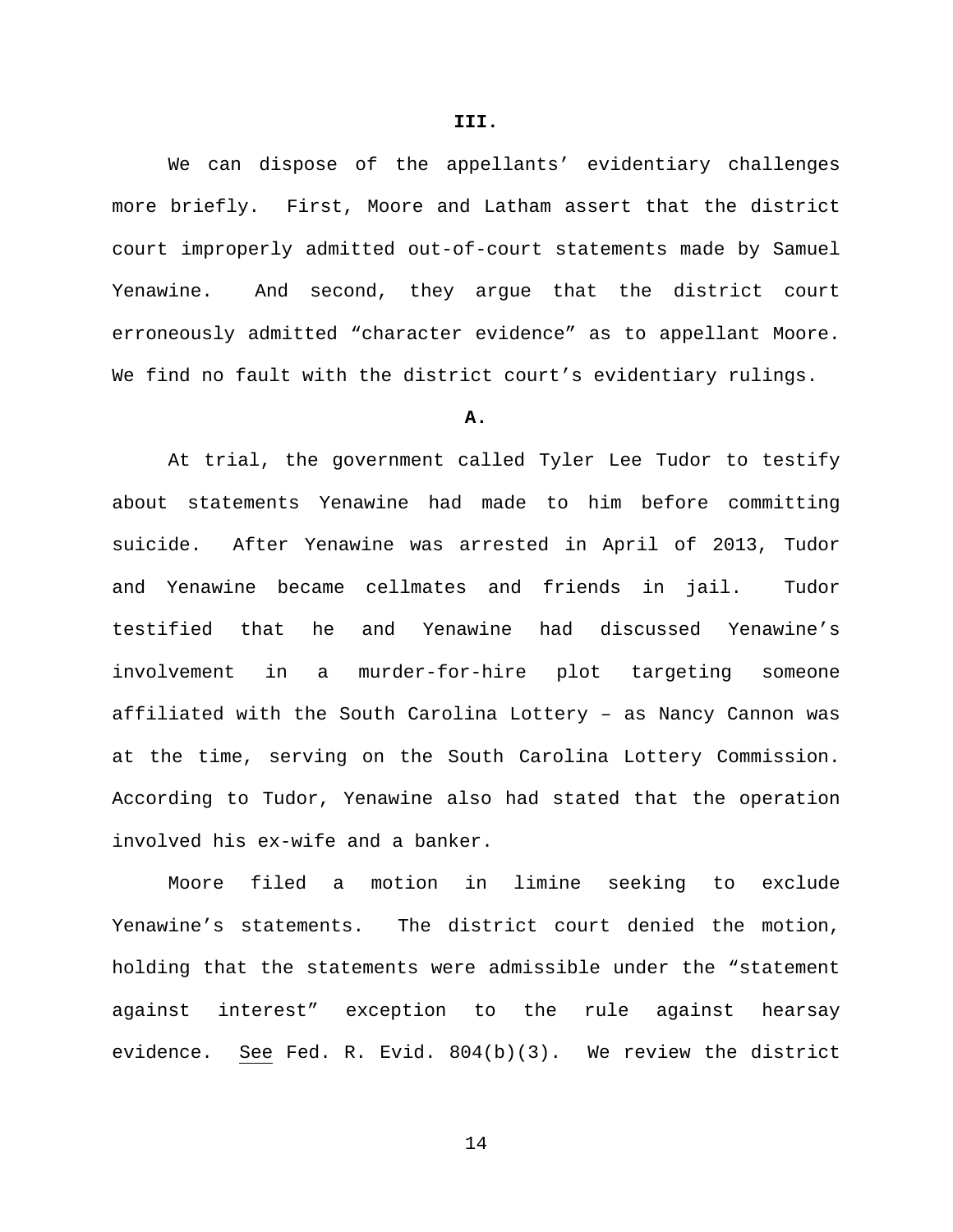court's admission of this evidence for abuse of discretion. United States v. Lighty, 616 F.3d 321, 351 (4th Cir. 2010).

"[A] statement made by an unavailable declarant is admissible if it is one that 'a reasonable person in the declarant's position would have made only if the person believed it to be true'" because it "'had so great a tendency to . . . expose the declarant to civil or criminal liability.'" United States v. Dargan, 738 F.3d 643, 649 (4th Cir. 2013) (quoting Fed. R. Evid. 804(b)(3)(A)). The statement must be "supported by corroborating circumstances that clearly indicate its trustworthiness." Fed. R. Evid. 804(b)(3)(B).

Moore and Latham contend that the district court abused its discretion in admitting Yenawine's statements under the "trustworthiness" portion of this standard. According to the appellants, Yenawine's statements were inherently unreliable, given that Yenawine might have thought he could "cut a deal to tell his story" and Tudor may have hoped that his testimony would result in leniency in his own case. Opening Br. at 44. But as the district court explained, Yenawine had no reason to shade the story he told a cellmate, and the appellants cannot establish that the district court abused its discretion in finding sufficient corroboration of Yenawine's statements.

Moore and Latham's suggestion that the admission of Yenawine's statements implicated the Sixth Amendment is likewise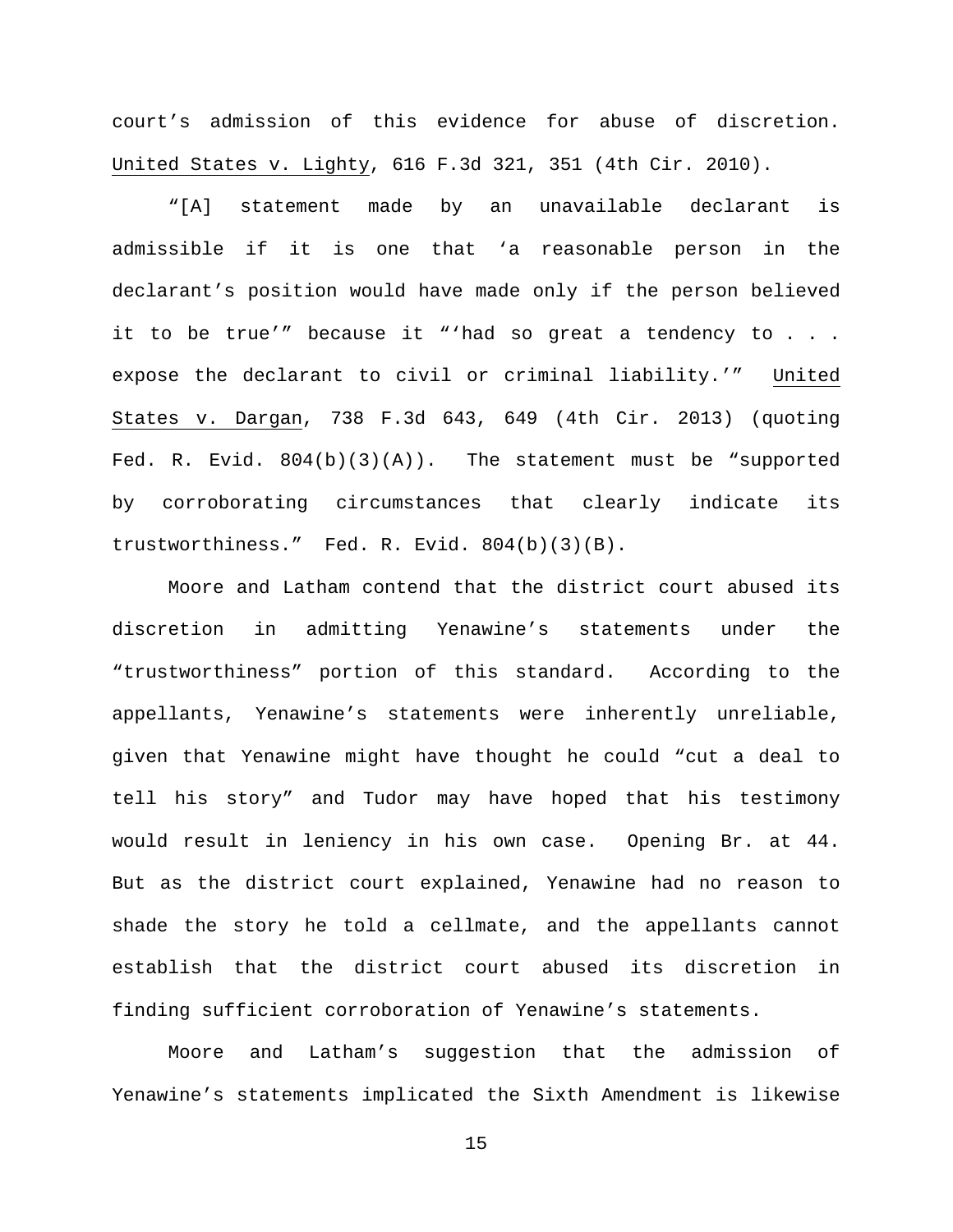without merit. Only "testimonial" statements are excludable under the Sixth Amendment's Confrontation Clause, Dargan, 738 F.3d at 650, and we have held that statements by one prisoner to another are "clearly nontestimonial." Id. at 650-51 (quoting Davis v. Washington, 547 U.S. 813, 825 (2006)). The Sixth Amendment adds nothing to the appellants' claim, and we find no error in the admission of Yenawine's out-of-court statements.

## **B.**

Moore and Latham's final contention is that the district court admitted certain "character evidence" in violation of Federal Rule of Evidence 404, which prohibits use of character evidence to prove a propensity to engage in particular conduct.<sup>[2](#page-15-0)</sup> Because the appellants did not raise that objection at trial, we review it only for plain error. United States v. Keita, 742 F.3d 184, 189 (4th Cir. 2014). Thus, we may reverse only on a finding that (1) there was "error," (2) that was "plain," (3) that "affect[ed] substantial rights," and (4) that "seriously affect[ed] the fairness, integrity, or public reputation of judicial proceedings." Johnson v. United States, 520 U.S. 461, 467 (1997) (quoting United States v. Olano, 507 U.S. 725, 732 (1993)).

<span id="page-15-0"></span> <sup>2</sup> Specifically, Rule 404(a)(1) provides that "[e]vidence of a person's character or character trait is not admissible to prove that on a particular occasion the person acted in accordance with the character or trait."